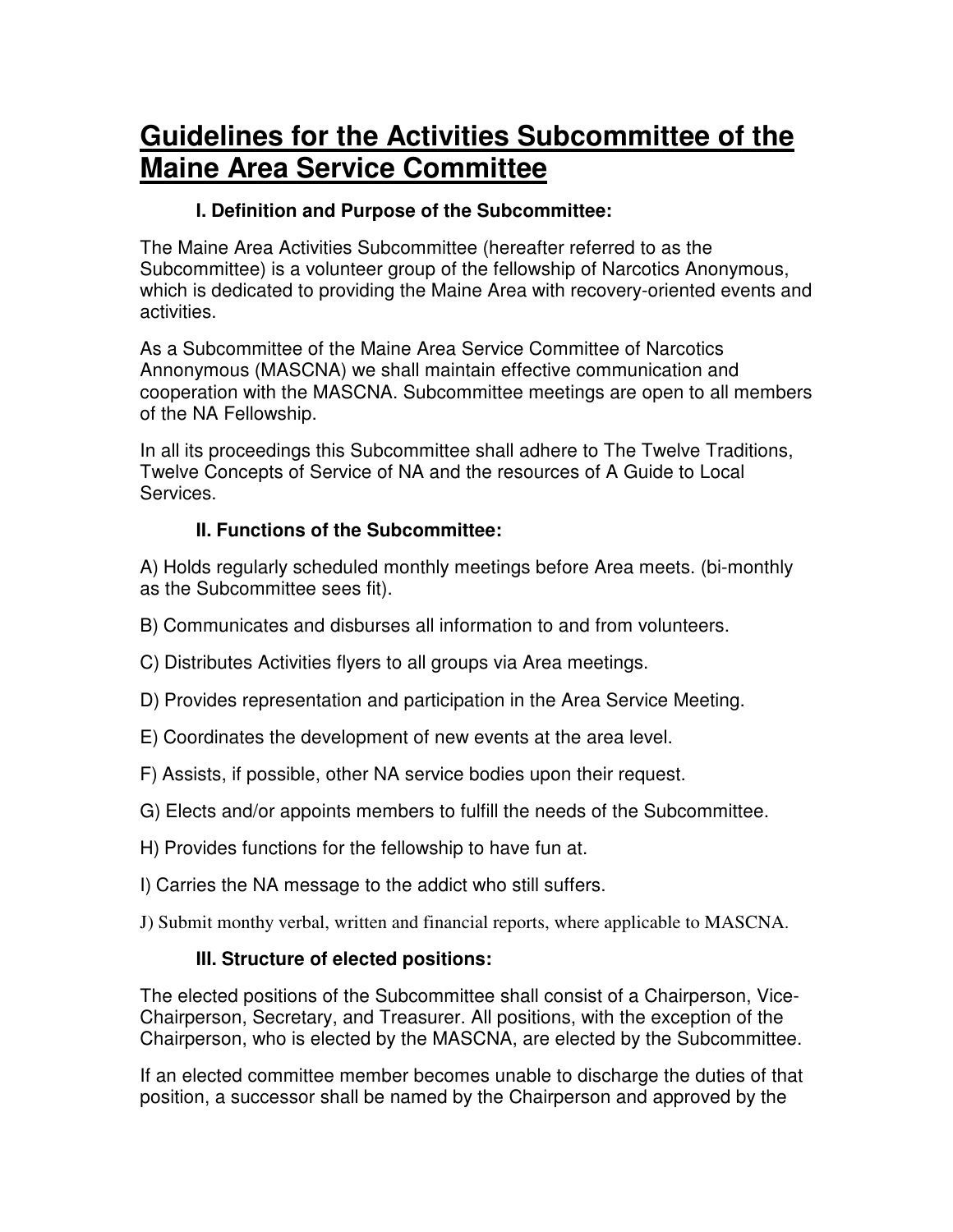Subcommittee at the next business meeting. Should the Chairperson be unable to discharge the duties of that position, the Vice-Chairperson will automatically assume the position of the chairperson until the next MASCNA meeting where a new Chairperson will be elected or appointed.

# **IV. Definition of a Member of the Subcommittee**

A. A member is defined as an NA Member who is present at the Subcommittee's meeting and identifies himself or herself as a member of the Subcommittee.

## **V. Qualifications and Duties of Elected Committee Members:**

 **A. Chairperson:** Suggested clean time requirement of 1 year. elected by the MASCNA. Responsibilities include:

1. Attends and provides written reports of all monthly activities at each MASCNA meeting.

2. Announces and holds regularly scheduled Subcommittee meetings prior to Area.

3. Prepares an agenda for and maintains order at each meeting.

4. Fills in for other positions as necessary.

5. Prints and copies fliers, etc.

 **B. Vice-Chairperson:** elected by the Subcommittee. Suggested clean time requirement of 1 year. Responsibilities to the Subcommittee include:

1. Assumes the duties of Chairperson in the case of Chairperson's absence.

2. If the office of Chairperson should become vacant, the Vice-Chairperson assumes the duties until a Chairperson is elected or appointed by the MASC.

3. Works closely with the Chairperson to become familiar with all aspects of the Chairperson's responsibilities.

4. Responds to all inquiries of members relating to policy and procedure.

5. Attends individual group consciences where applicable and appropriate (i.e. when a group will be hosting an event).

 **C. Secretary:** Suggested clean time requirement of 1 year. Responsibilities to the Subcommittee include:

1. Records minutes of all meetings of the Subcommittee and maintain archives of prior meeting minutes and related materials.

2. Copies and distributes minutes from Subcommittee meetings.

3. Keeps current records of all Subcommittee members including addresses,